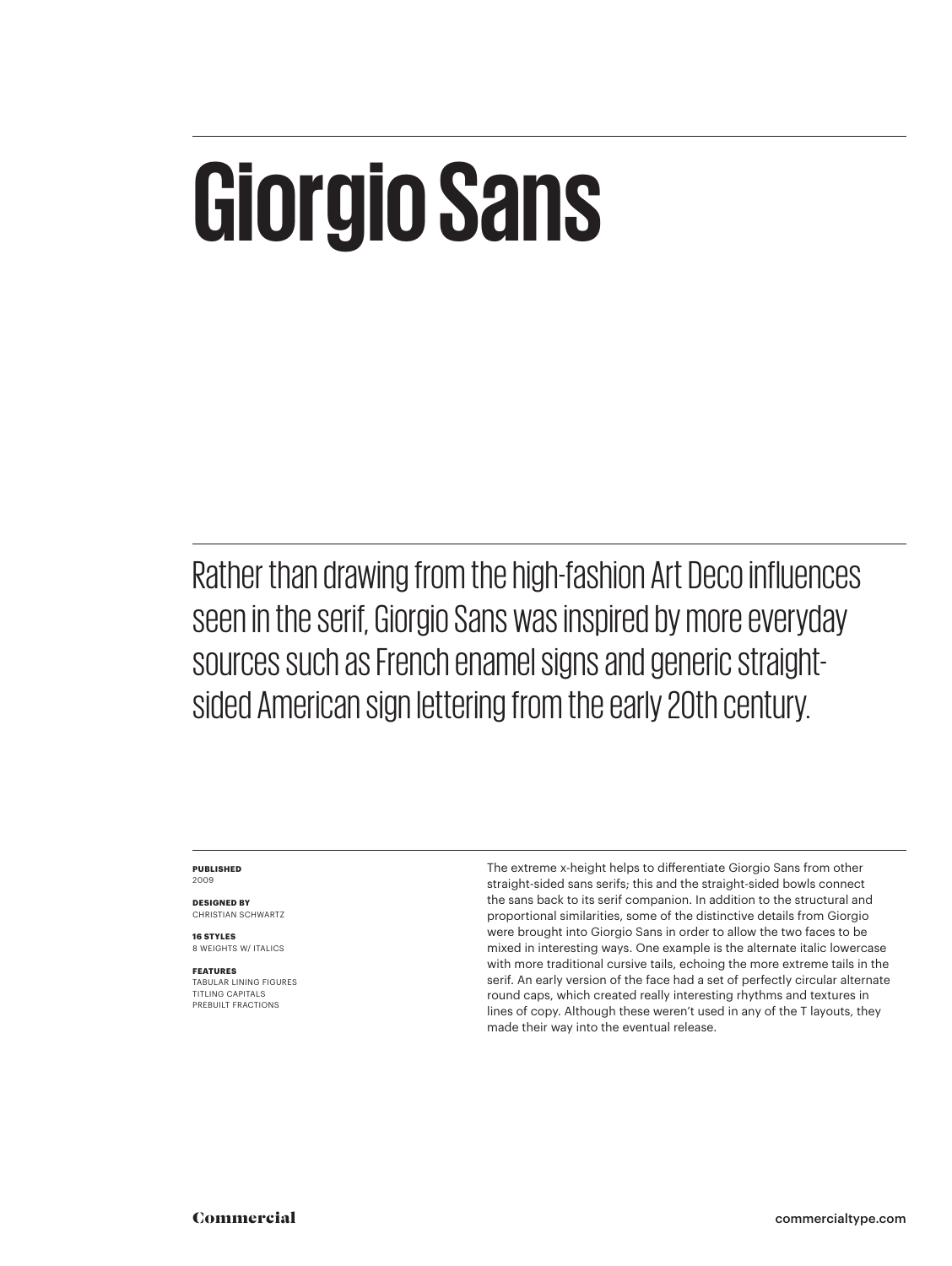Giorgio Sans Thin *Giorgio Sans Thin Italic* Giorgio Sans Extralight *Giorgio Sans Extralight Italic* Giorgio Sans Light *Giorgio Sans Light Italic* Giorgio Sans Regular *Giorgio Sans Regular Italic* Giorgio Sans Medium *Giorgio Sans Medium Italic* **Giorgio Sans Bold** *Giorgio Sans Bold Italic* Giorgio Sans Heavy *Giorgio Sans Heavy Italic* Giorgio Sans Black *Giorgio Sans Black Italic*



GIORGIO SANS TITLING ALTERNATES, 16 PT

Like Giorgio, Giorgio Sans was designed in part to echo prevailing trends in fashion. The sans was drawn at a time when many fashion designers were sending strange experiments with proportion and silhouette down the runway, which inspired this set of circular titling caps that dramatically change the texture of words, breaking the strict series of verticals with a dramatic interplay between wide and narrow and between flat and round. The wide X is an homage to the quirky "EXIT" signs common in the New York City Subway before the signage program by Massimo Vignelli was implemented in the 1960s.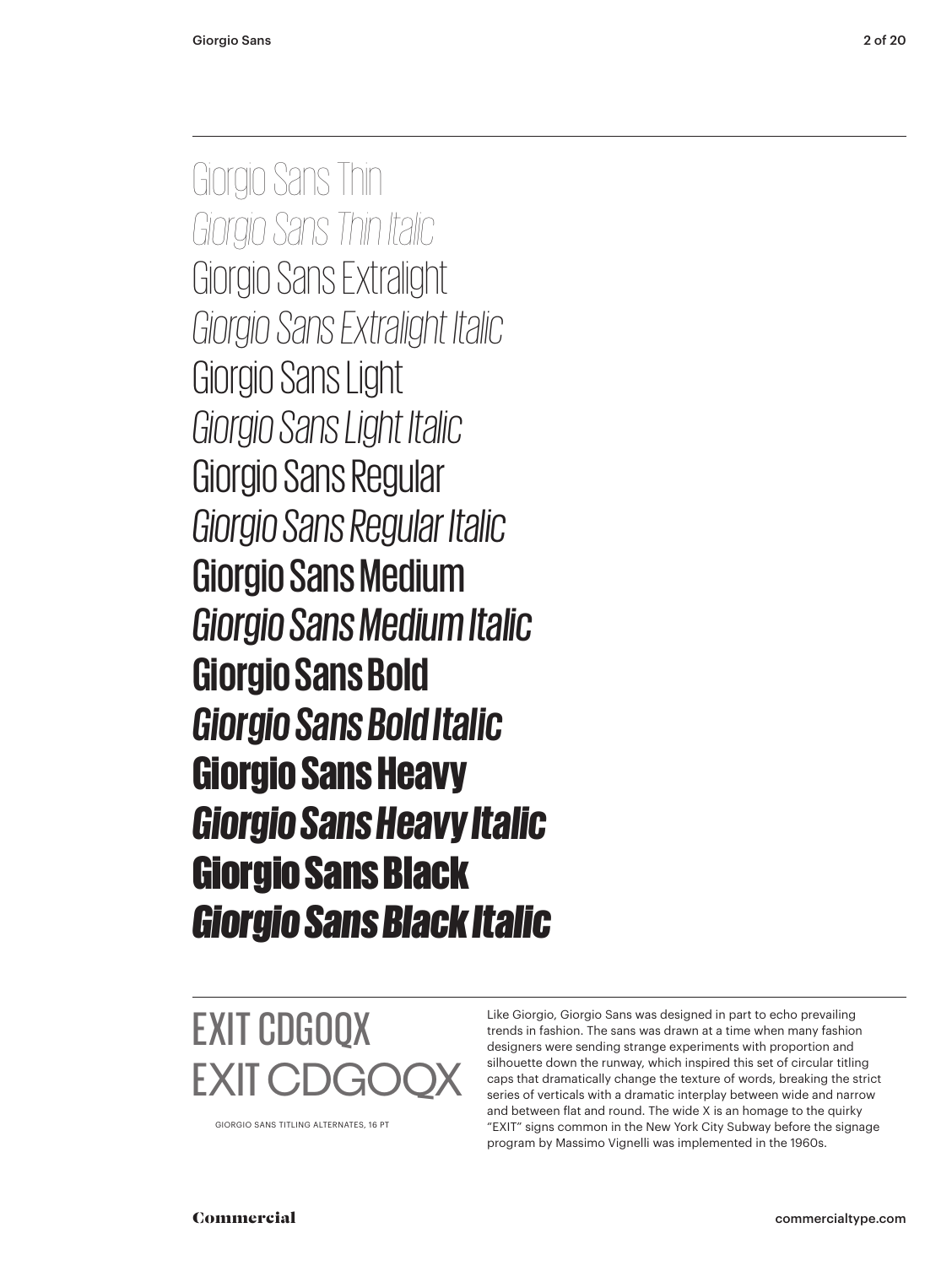

GIORGIO SANS THIN, THIN ITALIC, 100 PT [TITLING ALTERNATE Ø]

# Stereographically MINIATURIZATIONS *Parancsnokságát*

GIORGIO SANS EXTRALIGHT, EXTRALIGHT ITALIC, 100 PT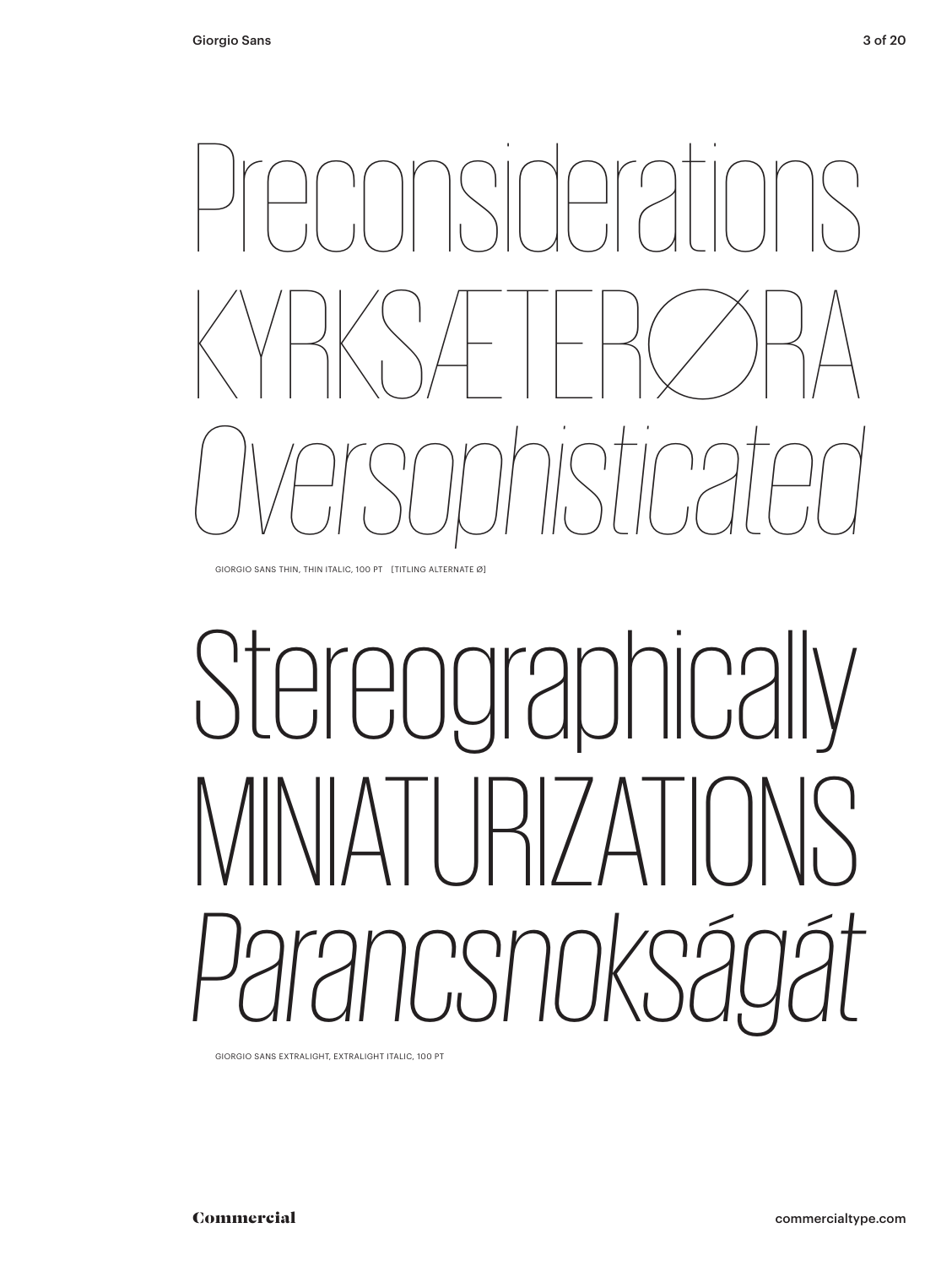# Parallélogramme BLÁSKÓGABYGGÐ *Rangárvallasýsla*

GIORGIO SANS LIGHT, LIGHT ITALIC, 100 PT

# John Baskerville PRIPOVI. JFDAN, JA *Incompatibilities*

GIORGIO SANS REGULAR, REGULAR ITALIC, 100 PT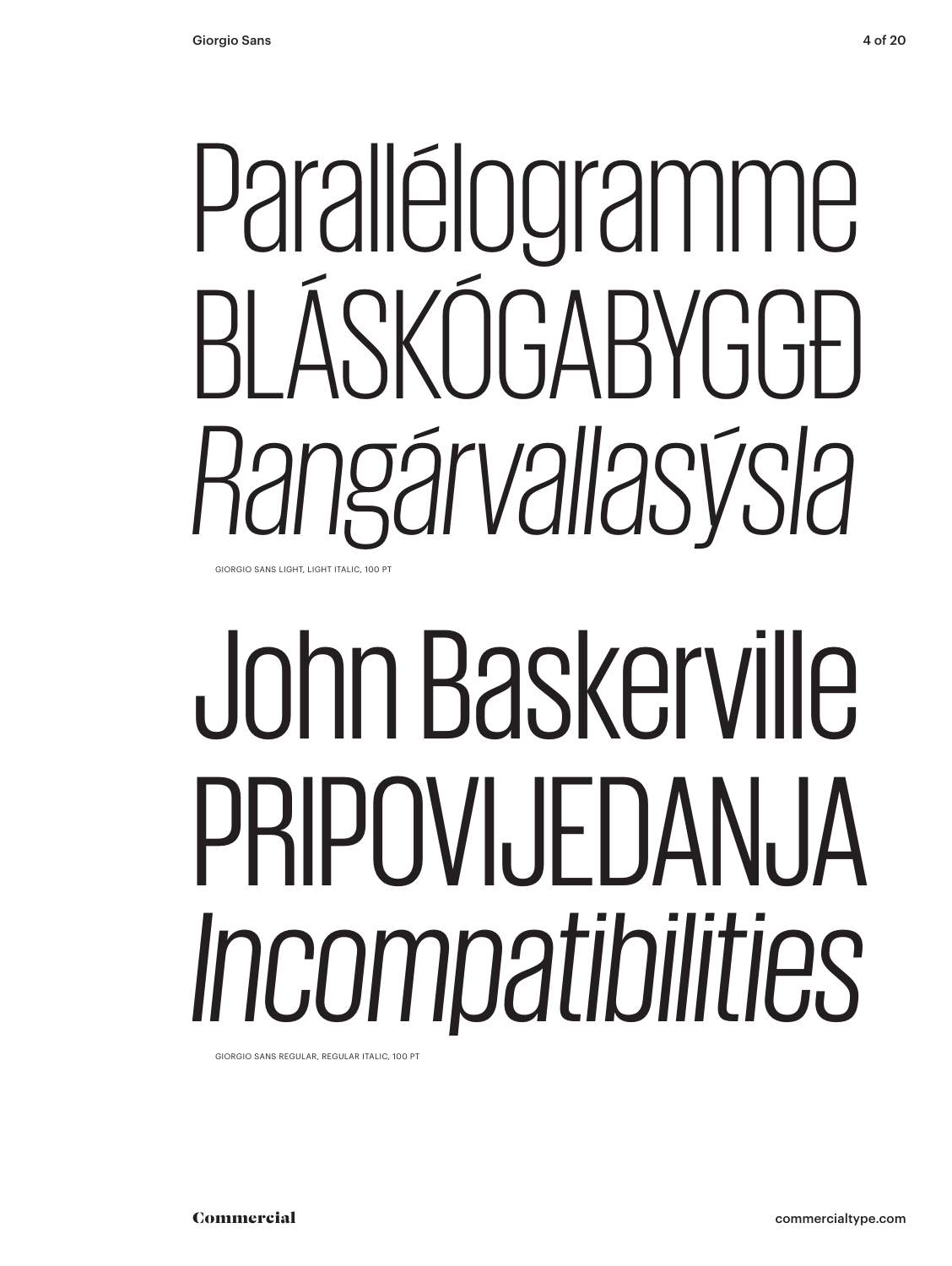# Herausgebildet KNIGHTSBRIDGE *Beaubassin-Est*

GIORGIO SANS MEDIUM, MEDIUM ITALIC, 100 PT

# **Contemporary SØRUMSAND!** *Gießmaschine*

GIORGIO SANS BOLD, BOLD ITALIC, 100 PT [TITLING CAPITALS, ALTERNATE ITALIC a h i m n ß]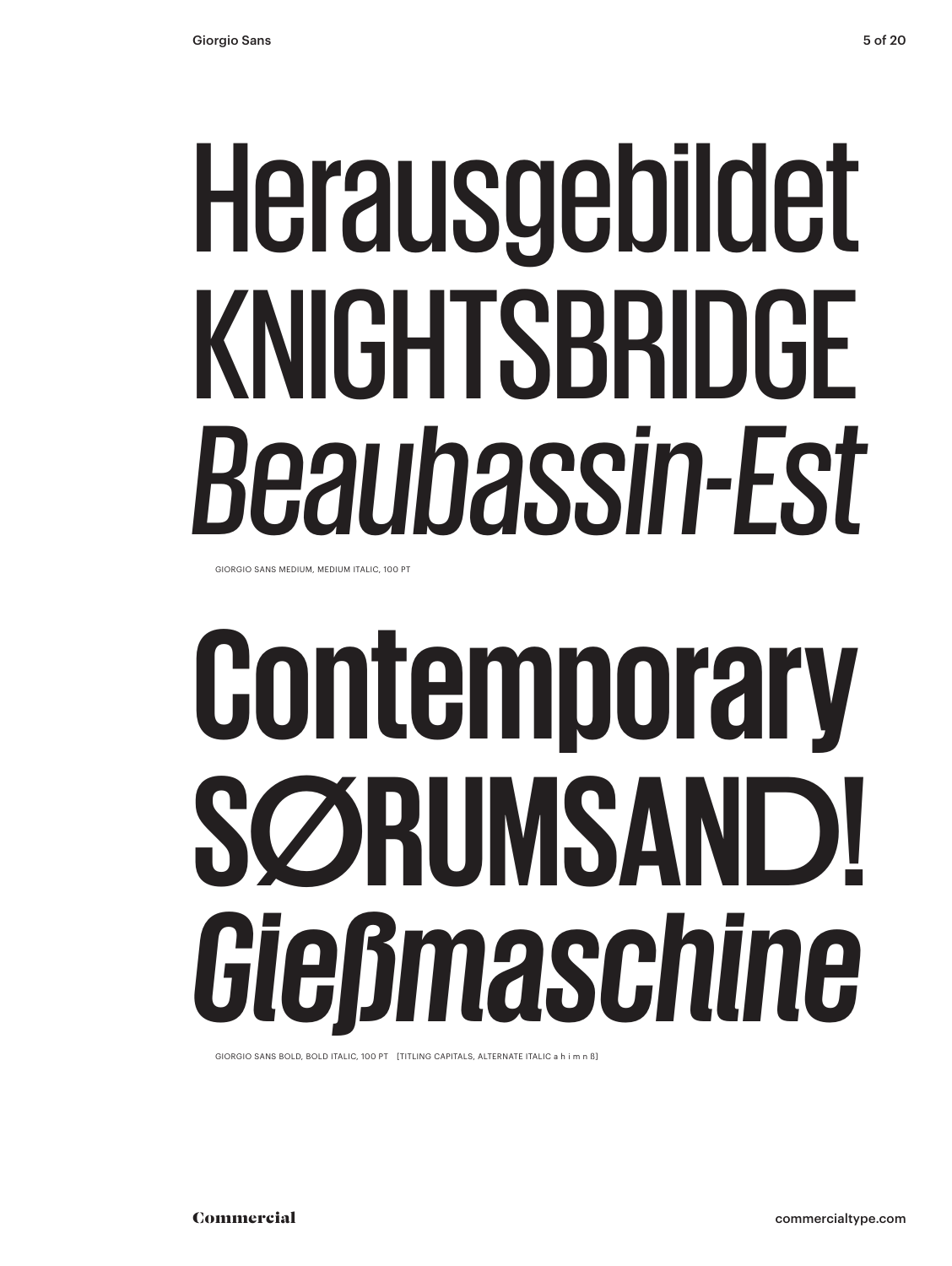# Magnacavallo GOVERNMENTS *Fushë-Bulqizë*

GIORGIO SANS HEAVY, HEAVY ITALIC, 100 PT

# Hilvarenbeek CROMSTRIJEN *South Kenton*

GIORGIO SANS BLACK, BLACK ITALIC, 100 PT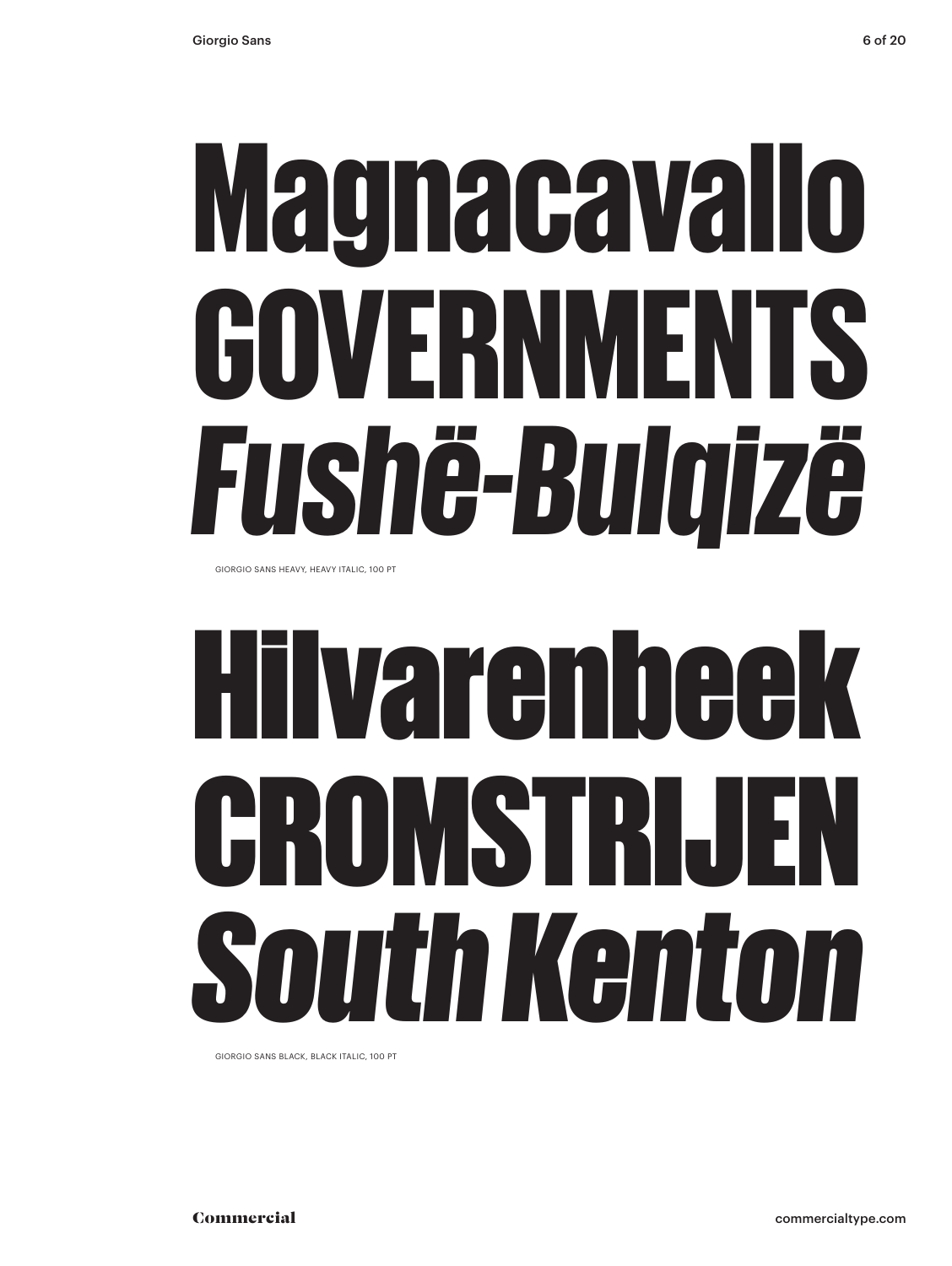



## KAI INDITTA ietskörperschaften

GIORGIO SANS EXTRALIGHT, 75 PT

#### *DEPARTMENT OF LABOR The Noninterventionists*

GIORGIO SANS EXTRALIGHT ITALIC, 75 PT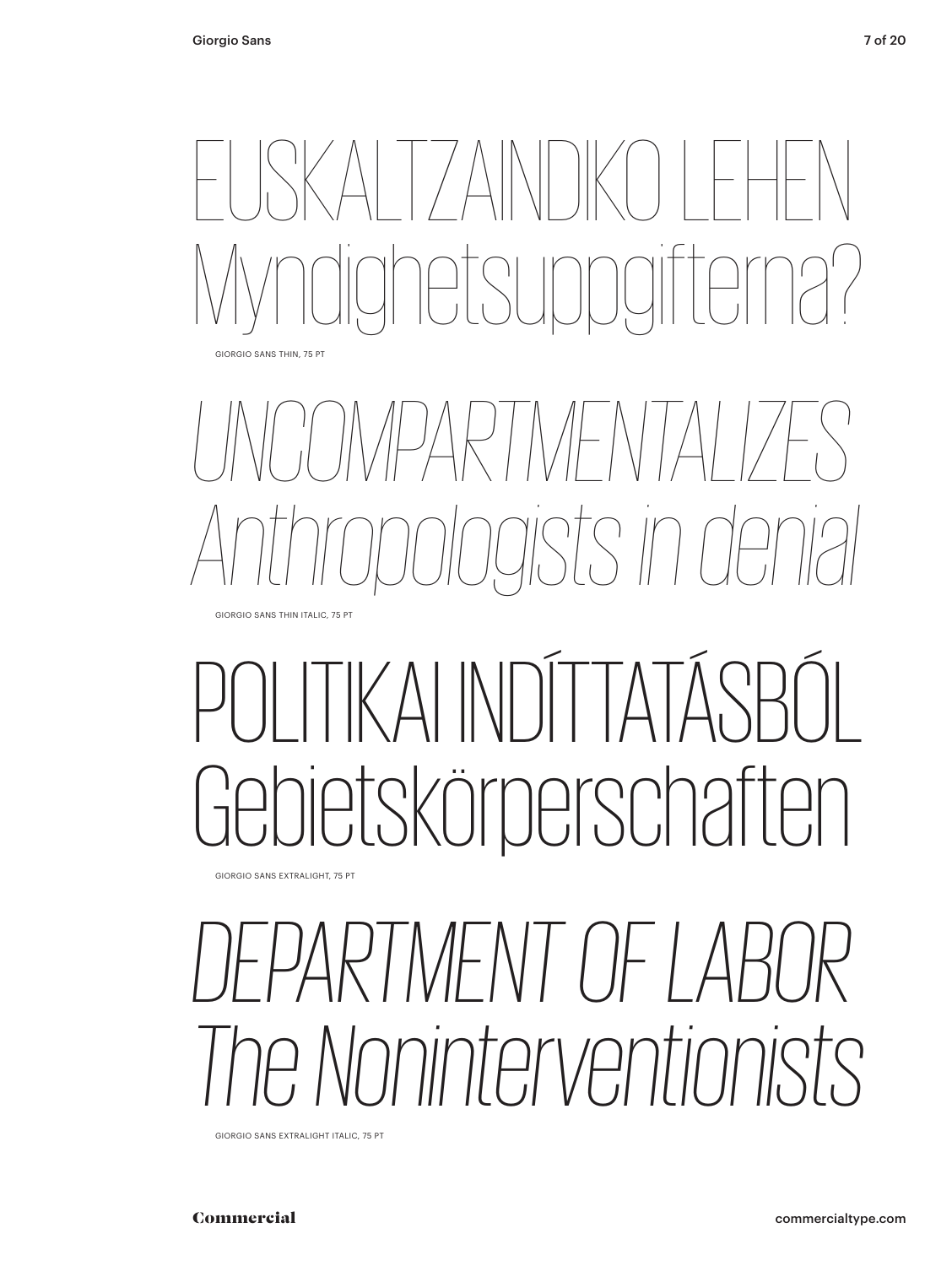## MITTELHOCHDEUTSCHE Bibliothéque Nationale!

GIORGIO SANS LIGHT, 75 PT

## *VORGÄNGERSPRACHEN Borsod-Abaúj-Zemplén*

GIORGIO SANS LIGHT ITALIC, 75 PT [ALTERNATE R G a d l m n u]

## **COPHONIOUS** Zvláště vypravováním

GIORGIO SANS REGULAR, 75 PT [TITLING CAPITALS]

### *UNCONSTITUTIONALITY Internal Infrastructure*

GIORGIO SANS REGULAR ITALIC, 75 PT [ALTERNATE a f l n u]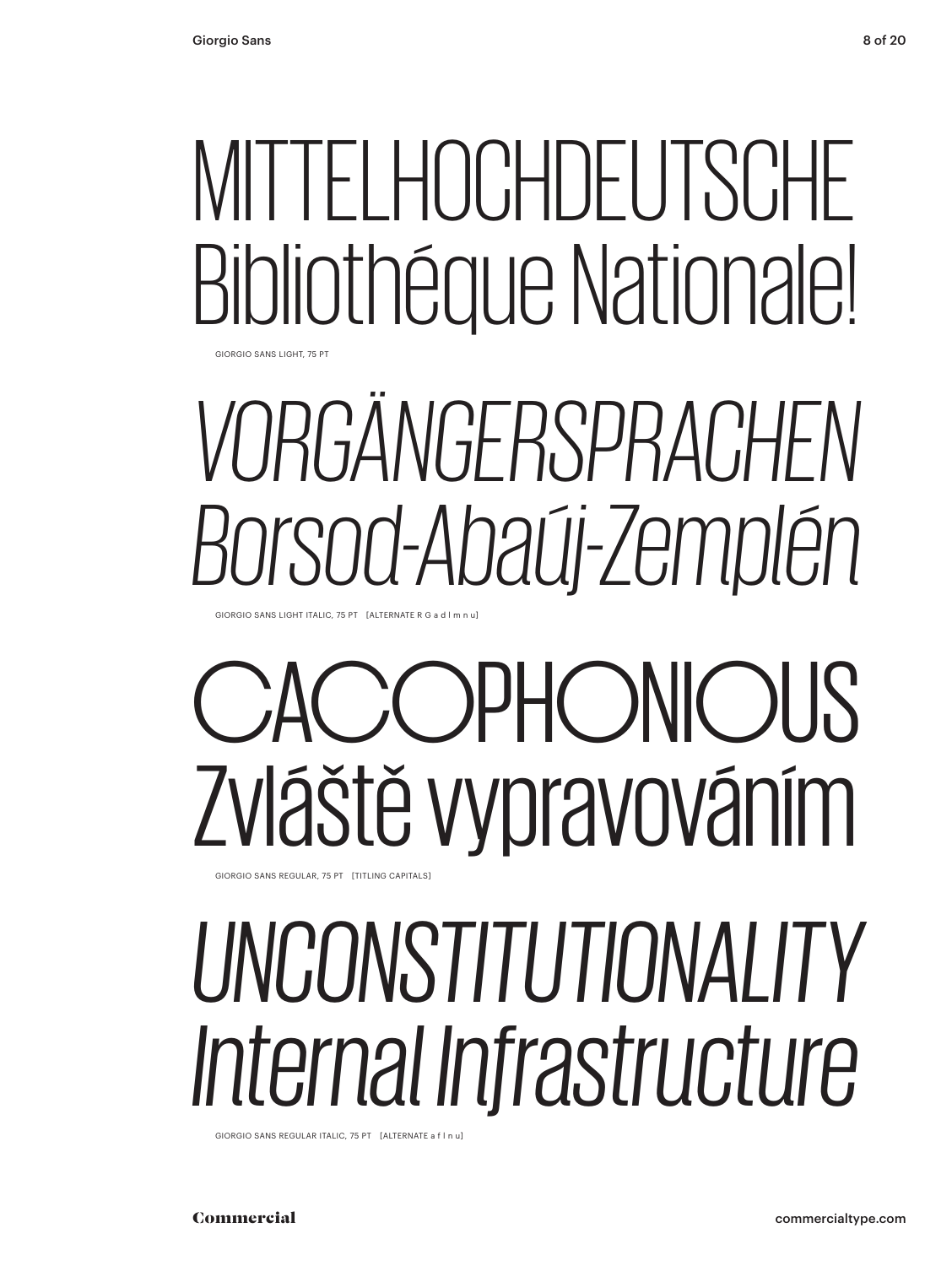## TRENTINO-ALTO ADIGE Administrative areas

GIORGIO SANS MEDIUM, 75 PT [ALTERNATE G & R]

## *NORD-PAS-DE-CALAIS In the late fall of 1958*

GIORGIO SANS MEDIUM ITALIC, 75 PT

## **SIXTY QUESTIONS Chatrného príbytku**

GIORGIO SANS BOLD, 75 PT [TITLING CAPITALS]

#### *BYZANTINE EMPEROR Municipal Engineers*

GIORGIO SANS BOLD ITALIC, 75 PT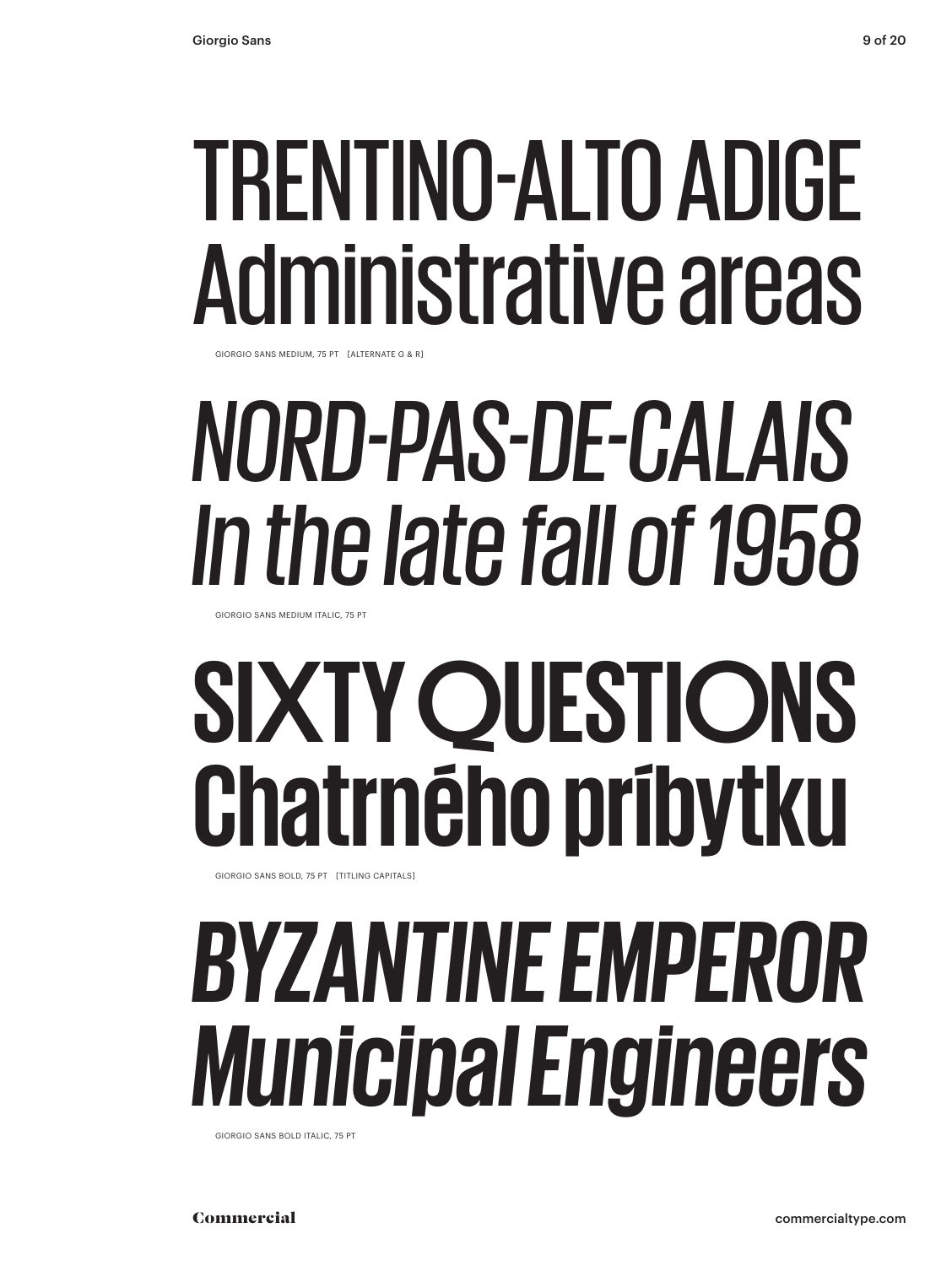### MODULARKITEKTUR September 5, 2008

GIORGIO SANS MEDIUM, 75 PT [ALTERNATE R]

## *ELEPHANT & CASTLE Northamptonshire*

GIORGIO SANS MEDIUM ITALIC, 75 PT

## ACQUAVIVA PICENA uston to Borou

GIORGIO SANS BOLD, 75 PT

## *DÉCENTRALISATION Çorovodë, Albania*

GIORGIO SANS BOLD ITALIC, 75 PT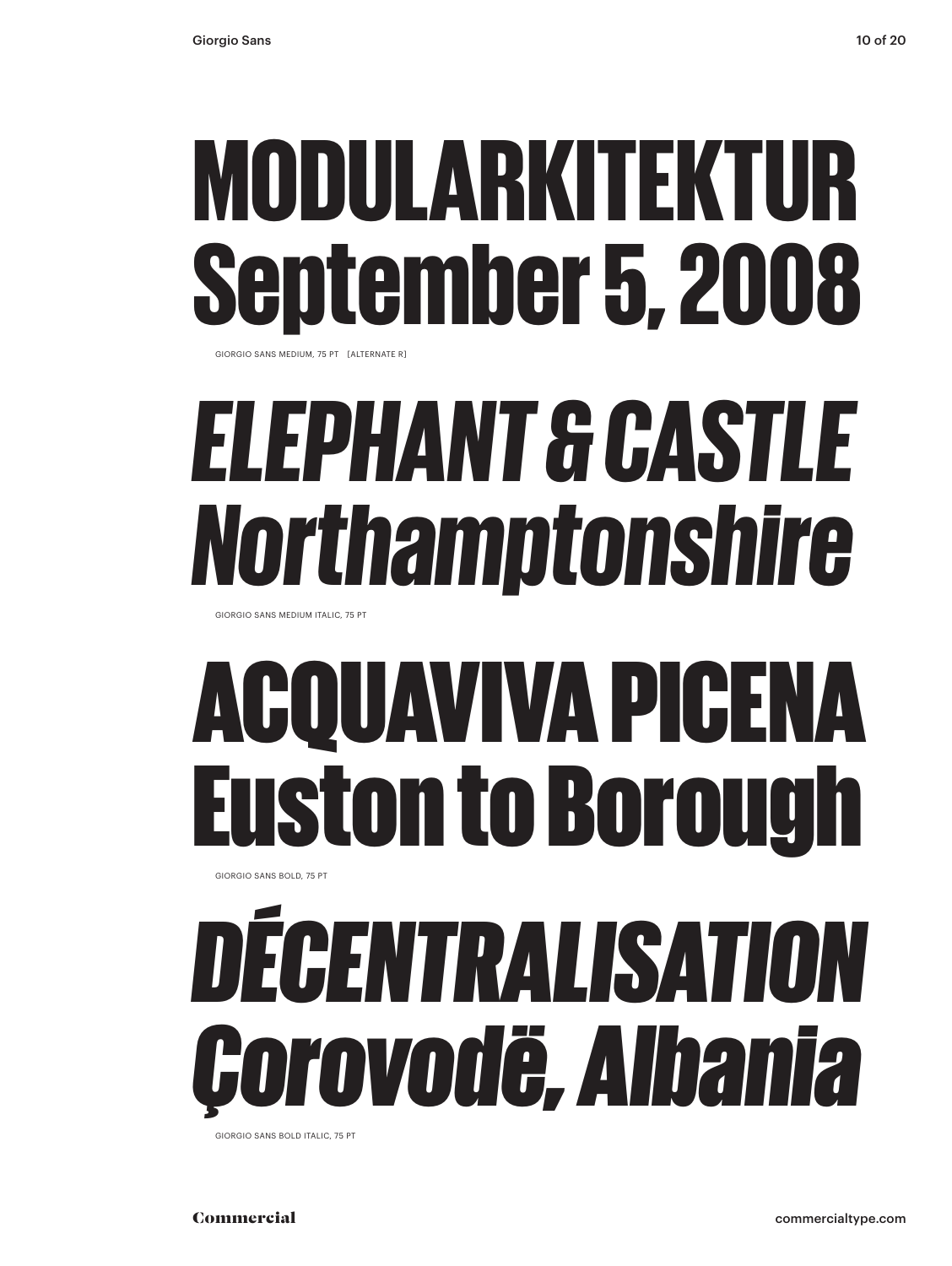There are 16,470 households in the area ŐLÉLES SZÉ rectacle's estrangement GIORGIO SANS THIN, 45 PT

*About 5.4 million people reside in Finland* WIE, KIEDY ZZA KTÓREGO WĘGŁA WYJ *His work represents a transitional period*

The Zwanenburgwal is a famous canal ADMINISTRATIVE DIVISIONS OF BULGARIA Jeffersonian architecture, 1790s-1830s

GIORGIO SANS EXTRALIGHT, 45 PT

GIORGIO SANS THIN ITALIC, 45 PT

*En este pueblo no hay ladrones (1965) ZACHODNIOSŁOWIAŃSKICH WYODRĘBNIŁ A magyar nyelv hatása más nyelvekre*

GIORGIO SANS EXTRALIGHT ITALIC, 45 PT [ALTERNATE a h k l m n]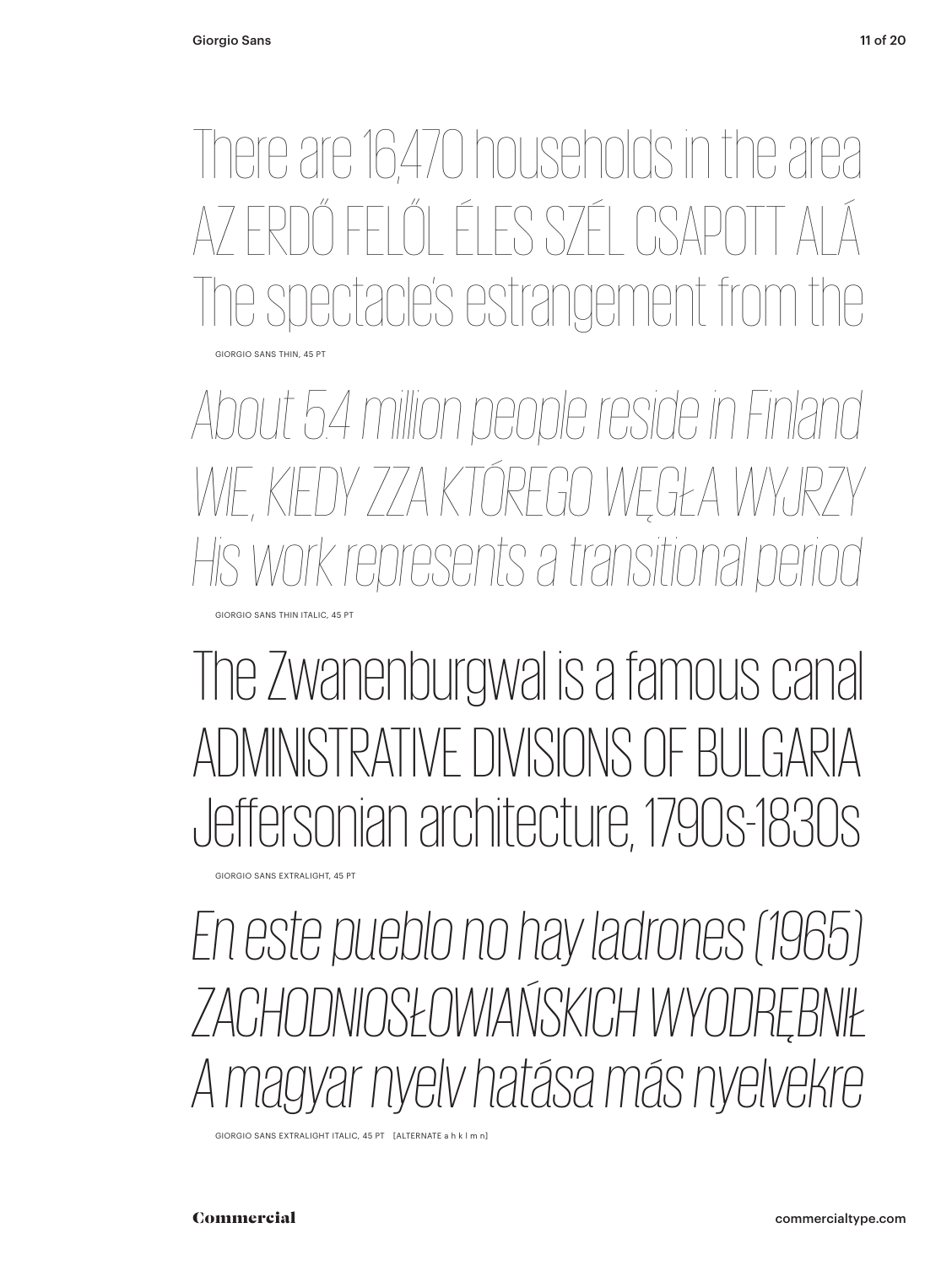The general separation of worker and NIJMEGEN, RIJSWIJK, ACHTKARSPELEN Ste-Marie-St-Raphael, New Brunswick **GIORGIO SANS LIGHT, 45 PT** 

*Parc de la Tête d'Or, Cité Internationale EXTRACTING OF SOLUBLE SUBSTANCES Standardized method for brewing tea*

Due to the very success of this work ZMIANY UKSZTAŁTOWANIA DIALEKTÓW È una frase soltanto, che tuttavia per

*Maintains consistent test procedure POSTMODERNIST ARCHITECTURE Though separated from productions*

GIORGIO SANS REGULAR ITALIC, 45 PT

GIORGIO SANS LIGHT ITALIC, 45 PT

GIORGIO SANS REGULAR, 45 PT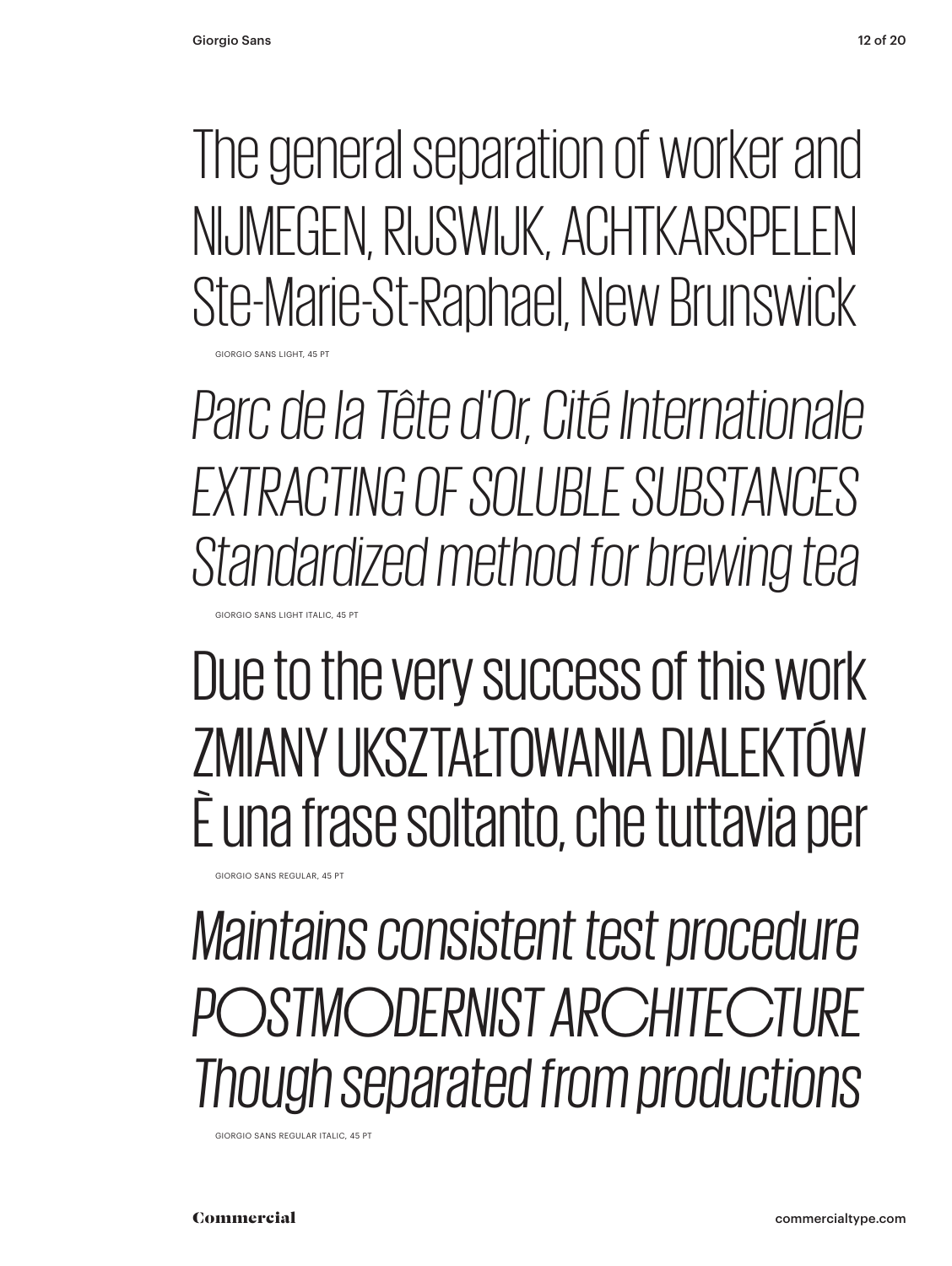#### Regions are led by directly elected INTERNATIONAL ORGANIZATIONS A magyar nyelvjárási különbségek

SIORGIO SANS MEDILIM, 45 PT

GIORGIO SANS MEDIUM ITALIC, 45 PT [ALTERNATE a d f h i l n

*En Buenos Aires existen alrededor YHTEISKUNNALLINEN LEVOTTOMUUS Perpendicular Period architecture*

#### **Tra i numerosi tratti che l'italiano WYSOCZYZNA BIAŁOSTOCKA Categories such as public health**

GIORGIO SANS BOLD, 45 PT

#### *Study of Linguistic Anthropology RESTAURANT EQUIPMENT DISTRICT Poitou-Charentes, Midi-Pyrénées*

GIORGIO SANS BOLD ITALIC, 45 PT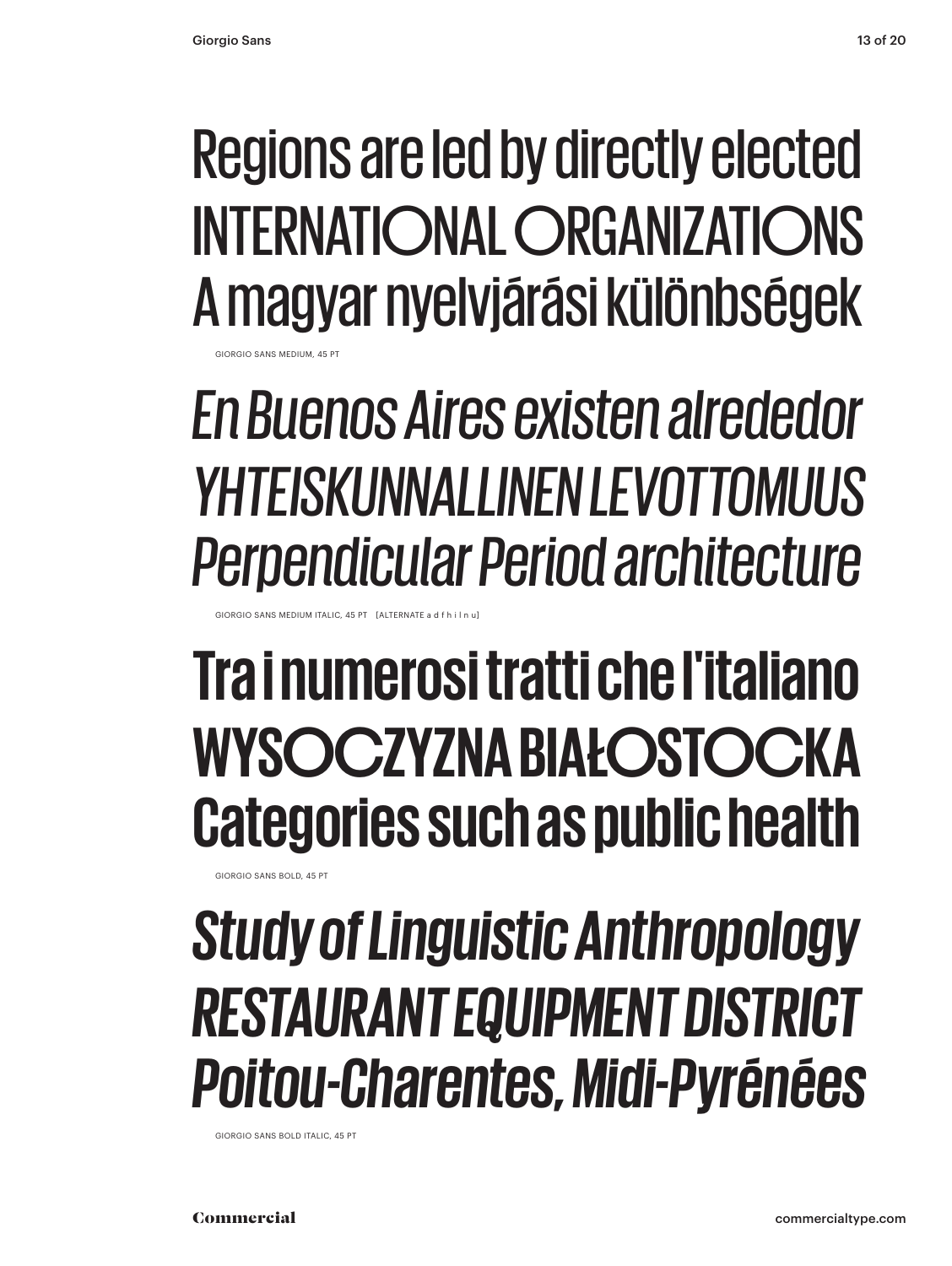#### From Georgetown to Bratislava TEMPERATURER OCH NEDERBÖRD Die Technik der Schriftgießerei

GIORGIO SANS HEAVY, 45 PT

#### *The city council of Washington EMIL KNOEVENAGEL, (1865–1921) Integral of the secant function*

GIORGIO SANS HEAVY ITALIC, 45 PT [ALTERNATE a f h i l n u]

#### Búðardalur, Hveragerði, Flúðir MONTE SAN GIOVANNI IN SAB Population in 1967: 23,870,500

GIORGIO SANS BLACK, 45 PT

#### *Urban subdivision of Montreal DERIVATION OF THE PROJECTION The Icelandic coastal weather*

GIORGIO SANS BLACK ITALIC, 45 PT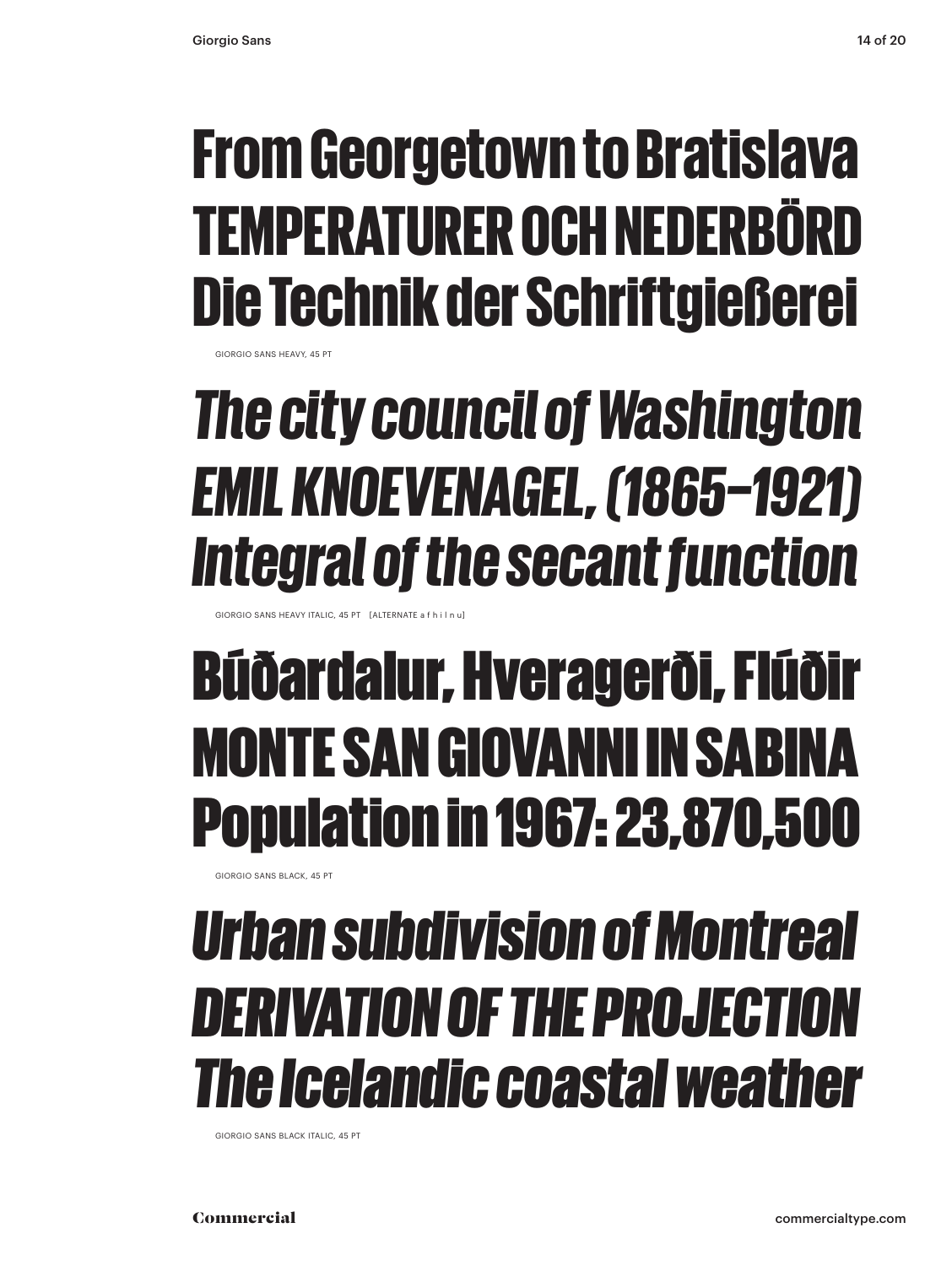#### Steenwijkerland, Cranendonck iða- og Gnúpverjahreppur Iolf Otto Reinhold Windaus Dmitri Ivanovich Mendeleev Mynämäki, Ristijärvi, Kemi **Szabolcs-Szatmár-Bereg** GIORGIO SANS EXTRALIGHT, 60 PT [ALTERNATE R a d i l m n] GIORGIO SANS THIN, 60 PT GIORGIO SANS REGULAR, 60 PT GIORGIO SANS LIGHT, 60 PT GIORGIO SANS BOLD, 60 PT [ALTERNATE g] GIORGIO SANS MEDIUM, 60 PT **Leensway to Vauxhall** GIORGIO SANS HEAVY, 60 PT egazzo con Figliaro

GIORGIO SANS BLACK, 60 PT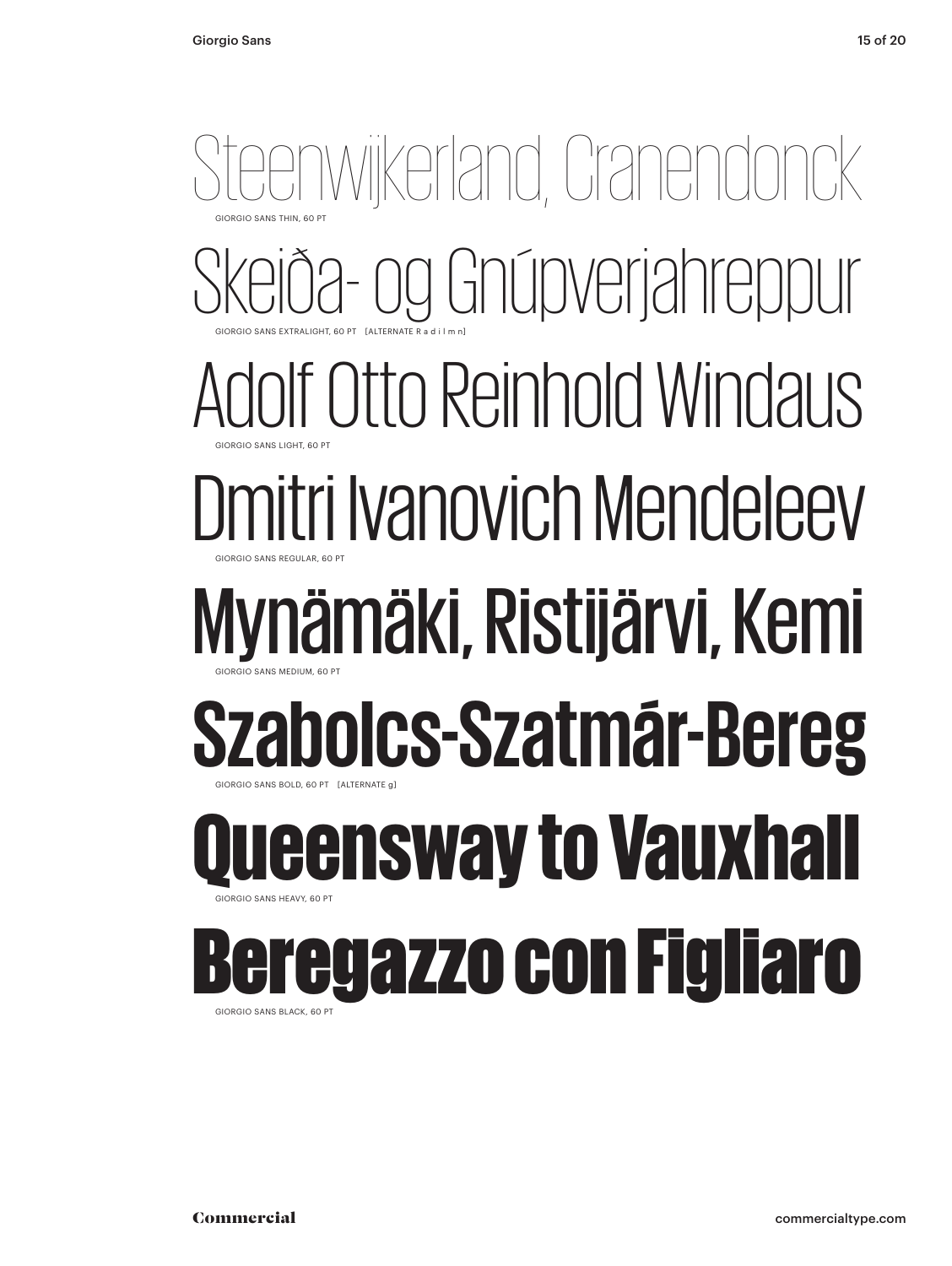

GIORGIO SANS BLACK, 60 PT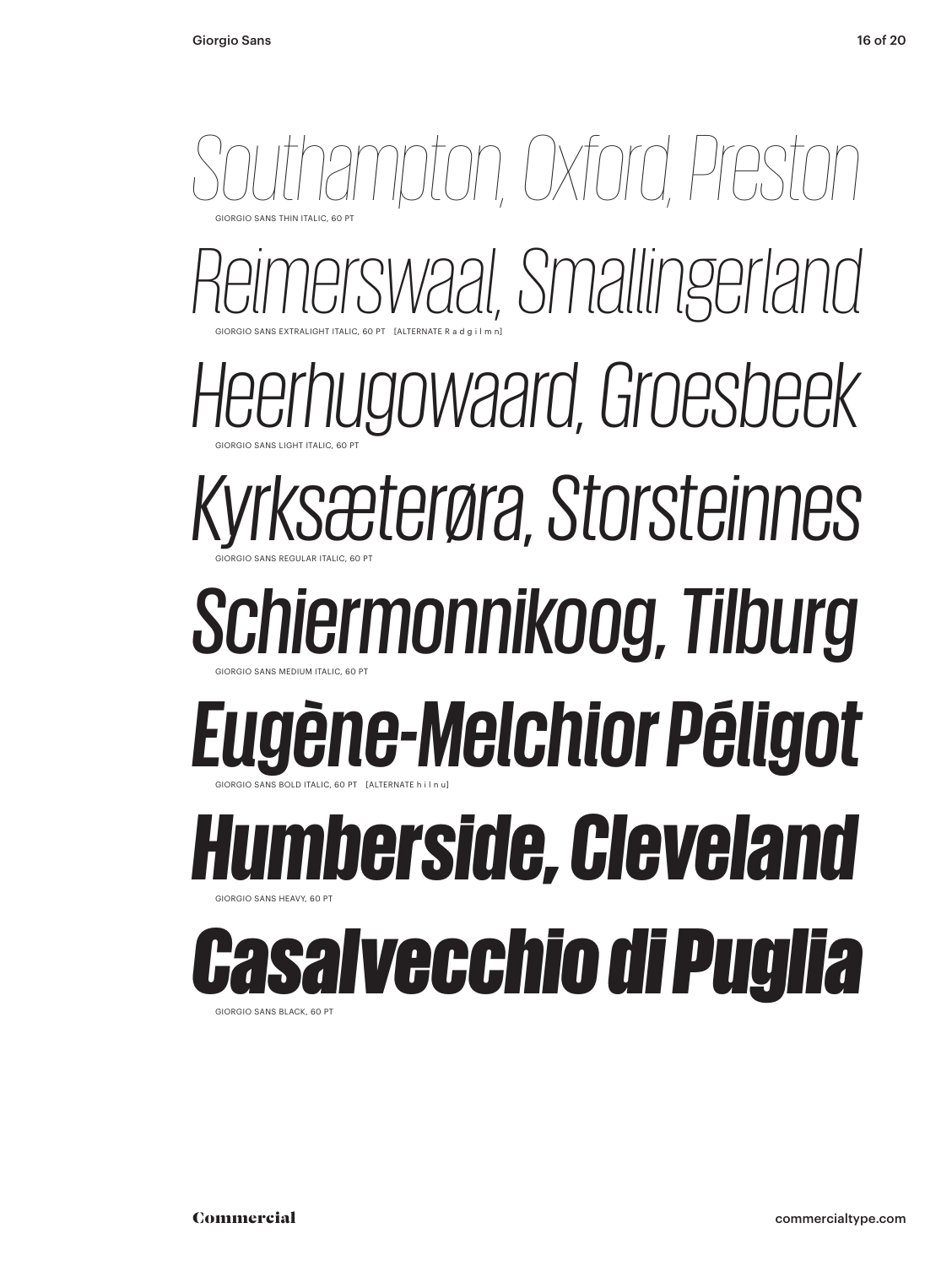| UPPERCASE                                | ABCDEFGHIJKLMNOPORSTUVWXYZ                                            |
|------------------------------------------|-----------------------------------------------------------------------|
| LOWERCASE                                | abcdefghijklmnopqrstuvwxyz                                            |
| STANDARD PUNCTUATION                     | j!¿?.,:;--—()[]{}/ \&@""'' <sub>"</sub> ,«» <sub></sub> ი §•¶†‡©®™    |
| <b>UPPERCASE PUNCTUATION</b>             | ili.?--—                                                              |
| LIGATURES                                | fb fh fi fi fk fl ff ffb ffh ffi ffi ffk ffl                          |
| PROPORTIONAL OLDSTYLE<br>default figures | \$£€¥1234567890¢%%aº#°<+=-×÷>                                         |
| PREBUILT FRACTIONS                       | $\frac{1}{2}$ $\frac{1}{3}$ $\frac{2}{3}$ $\frac{1}{4}$ $\frac{3}{4}$ |
| <b>TITLING CAPS</b>                      | CDGOOX                                                                |
|                                          | ŹČCĈĊĎĐĠĜGG000                                                        |
| STYLISTIC ALTERNATES                     | GQRg &* ĞĞGĞRŘRğĝġġ GQ ĞĞGĞ                                           |
|                                          | QRg & ŔŘRğĝġġ &                                                       |
| <b>ACCENTED UPPERCASE</b>                | ÁÂÀÄÅÃĂĀAÆÇĆČĈĊĎĐÉÊÈĔĖĖĘĞĜĢĠĦĤ                                        |
|                                          | ĨĨĨĬĬIJĨĬĴĶŁĹĽĻĿÑŃŇŅÓÔŎÖŐŐŎØŒŔŘŖŠŚŞŜŞ                                 |
|                                          | ÞŤŢÚÛÙÜŮŰŨŲŮŨŴŴŴŴÝŶŸŽŹŻ                                               |
| <b>ACCENTED LOWERCASE</b>                | áâàäååääaæçćčĉċďđðéêèëěėēęğĝġġħh                                      |
|                                          | ıíîìiiijîiijkłĺľ ŀñńňņóôòöőőōøœfřŗßš\$\$\$\$                          |
|                                          | þľtúûùüŭűūyůũẃŵẁẅýŷÿžźż                                               |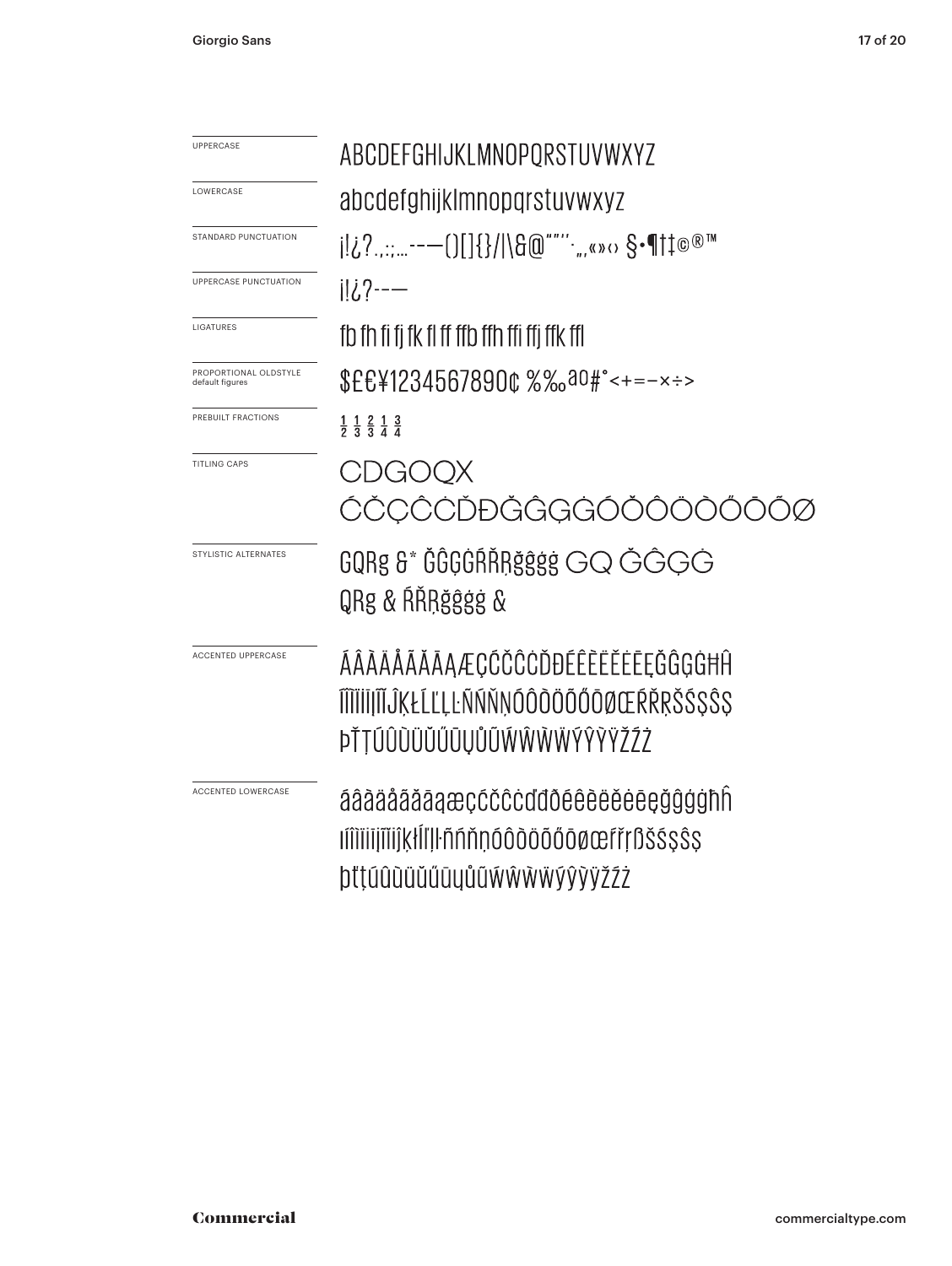| <b>UPPERCASE</b>                         | ABCDEFGHIJKLMNOPORSTUVWXYZ                                                                                              |
|------------------------------------------|-------------------------------------------------------------------------------------------------------------------------|
| LOWERCASE                                | abcdefghijklmnopgrstuvwxyz                                                                                              |
| STANDARD PUNCTUATION                     |                                                                                                                         |
| UPPERCASE PUNCTUATION                    | ili ?--—                                                                                                                |
| LIGATURES                                | fb fh fi fi fk fl ff ffb ffh ffi ffi ffk ffl                                                                            |
| PROPORTIONAL OLDSTYLE<br>default figures | $$EE412345678900 %\%030#+-~÷$                                                                                           |
| PREBUILT FRACTIONS                       | $\frac{1}{2}$ $\frac{1}{3}$ $\frac{2}{3}$ $\frac{1}{4}$ $\frac{3}{4}$                                                   |
| <b>TITLING CAPS</b>                      | CDGOOX                                                                                                                  |
|                                          | ĆČCĈCĎĐĞĜGGÓOOO                                                                                                         |
| STYLISTIC ALTERNATES                     | GQRg &* ĞĜĢĠŔŘŖğĝġġ GQ ĞĜĢĠ QRg &<br>ŔŘŖğĝġġ & fffß KRadfhiklmnu ff ĶŔŘŖáāâäãåăāą<br>ddhhiliiiiiiiiill!llñññnúûùüŭűūyůũ |
| ACCENTED UPPERCASE                       | ÁÂÀÄÅÃĂĀĄÆÇĆČĈĊĎĐÉÊÈĔĚĖĘĞĜĢĠĦĤ<br>ĨĨĬĬĬĬĨĨĴĶŁĹĽĻĿÑŃŇŅÓÔŎÖŐŐŌØŒŔŘŖŠŚ\$Ŝ\$<br>ÞŤŢŰÛŨŨŬŰŨŲŮŨŴŴŴŴŶŶŸŽŹŻ                     |
| ACCENTED LOWERCASE                       | áâãäåãăāaæçćčĉċďđðéêèëěėēęğĝģġħh<br>ıMiijiijiijkłlI lñńňnóôòöőőőøœfřrßš\$\$\$\$<br>þťtúûùüŭűūyůũẃŵẁẅýŷÿžźż              |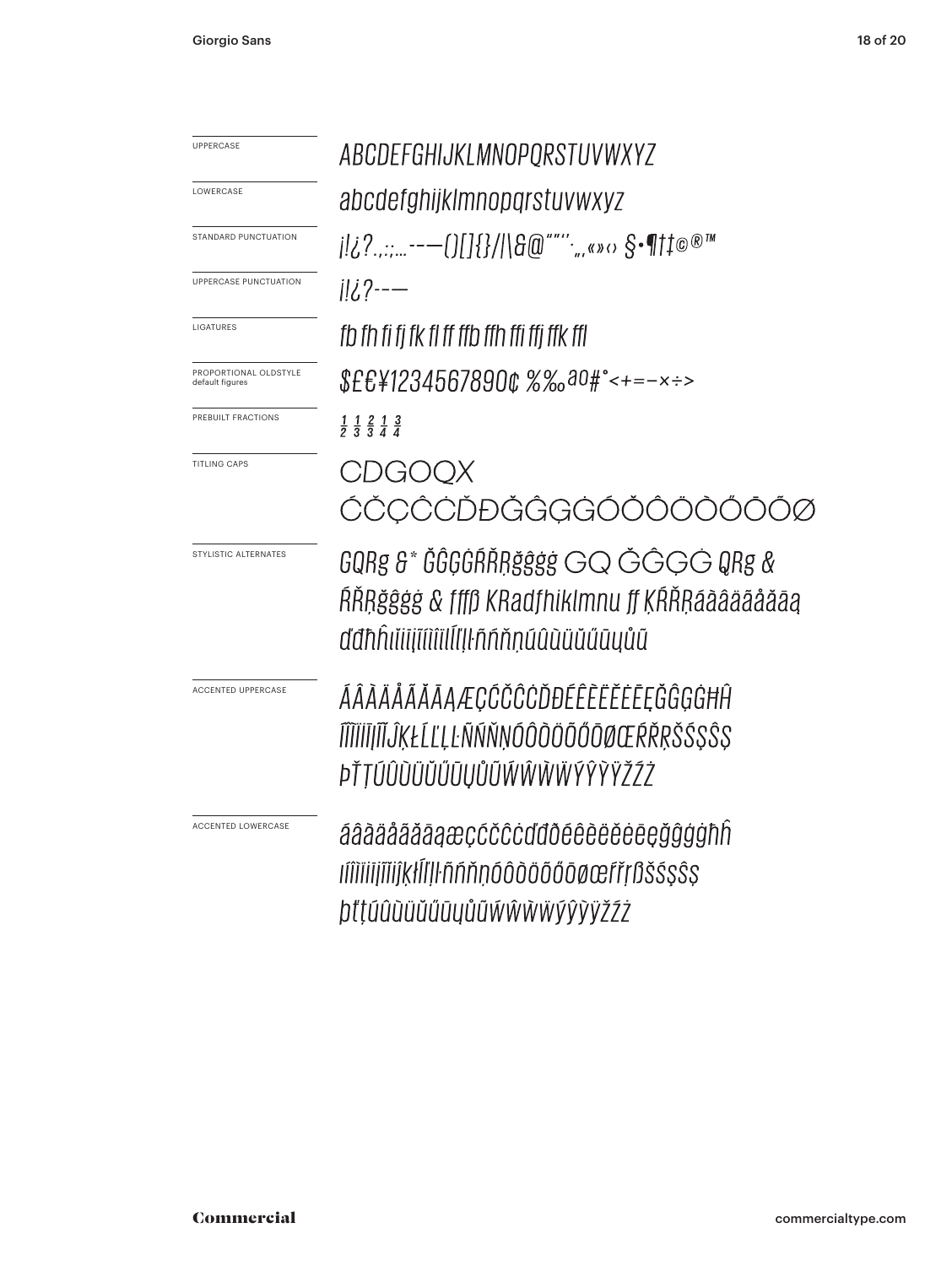**OPENTYPE FEATURES** ROMAN & ITALIC

&

**OPENTYPE FEATURES ITALIC ONLY** 

**Ramen Quilting & Working & Working** PROPORTIONAL LINING **E34.89 \$1223.79 £1093,31 E34.89 \$1223.79 £1093,31** FRACTONS ONly **21/2 91/3 5 2/3 3 1/4 4 3/4**  $2^{\frac{1}{2}}$  9  $^{\frac{1}{3}}$  5  $^{\frac{2}{3}}$  3  $^{\frac{1}{4}}$  4  $^{\frac{3}{4}}$ **MODE EXCITING OUIT** 

**DEACTIVATED ACTIVATED**

**STYLISTIC SET OI CUILTS, Gambling & Ramen Quilts, Gambling & Ramen Centimetres & Kilometres Centimetres & Kilometres**  $F\rightarrow$  Fish & 'Chips' for  $\zeta$ 24.65? All Fish & 'Chips' for  $\zeta$ 24.65? TITLING ALTERNATES **MODE EXCITING QUIT MODE EXCITING QUIT** 

**Schriftgießer Billing Loft** Schriftgießerei Riffing Loft Schriftgießerei Riffing Loft

**DEACTIVATED ACTIVATED**

**Größer os and related** *Größeren Blinks fjord Ram Größeren Blinks fjord Ram*